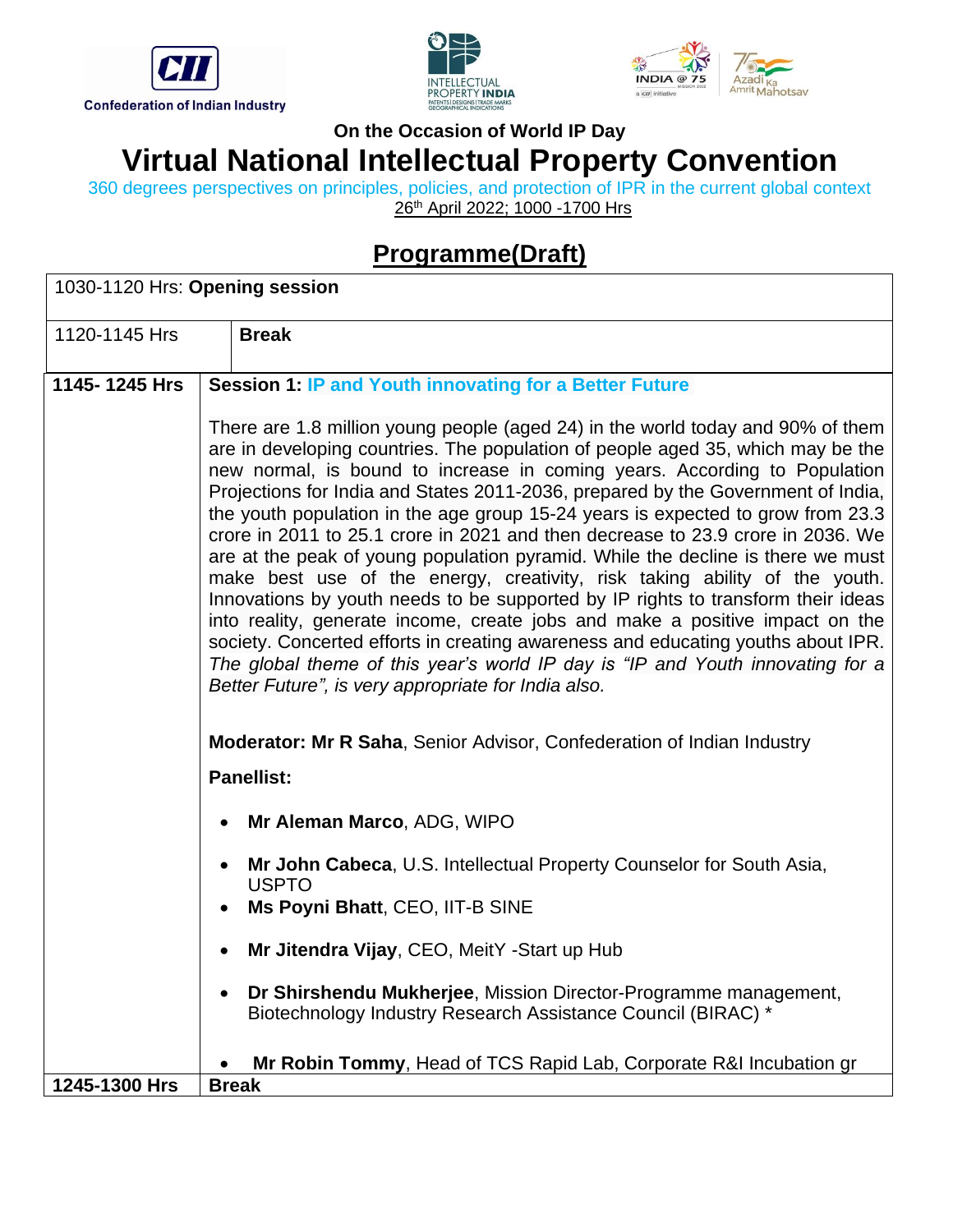





360 degrees perspectives on principles, policies, and protection of IPR in the current global context 26<sup>th</sup> April 2022; 1000 -1700 Hrs

| 1300-1400 Hrs | <b>Session 2: Early settlement of IPR disputes</b>                                                                                                                                                                                                                                                                                                                                                                                                                                                                                                                                                                                                                                                                                                                                                                                                                                                                                                                                                                                          |
|---------------|---------------------------------------------------------------------------------------------------------------------------------------------------------------------------------------------------------------------------------------------------------------------------------------------------------------------------------------------------------------------------------------------------------------------------------------------------------------------------------------------------------------------------------------------------------------------------------------------------------------------------------------------------------------------------------------------------------------------------------------------------------------------------------------------------------------------------------------------------------------------------------------------------------------------------------------------------------------------------------------------------------------------------------------------|
|               | Settlement of IPR disputes quickly adds teeth to the enforcement system of IPR.<br>While developed world has evolved quicker systems to resolve disputes<br>especially for SME, we are continuously developing innovative systems. The<br>most recent one is the setting up of an IPD in the Delhi High Court for settling all<br>IPR disputes starting from controller's decision to revocation and infringement. It<br>takes over the role of erstwhile IPAB. It is expected that other high courts will<br>follow suit and an effective dispute settlement process will be available<br>throughout the country. With fast changing technologies and rapid generation of<br>IPR, it is essential to minimize time to settle disputes. In the competitive world, a<br>quick redressing system will help in attracting FDI, setting up of new industries,<br>more joint ventures, growth in the innovation, enhancing strategic position,<br>reducing counterfeiting, increase employment and finally a great push to Indian<br>industries. |
|               | <b>Moderator: Mr R Saha, Senior Advisor, Confederation of Indian Industry</b>                                                                                                                                                                                                                                                                                                                                                                                                                                                                                                                                                                                                                                                                                                                                                                                                                                                                                                                                                               |
|               | <b>Invited Panellist:</b>                                                                                                                                                                                                                                                                                                                                                                                                                                                                                                                                                                                                                                                                                                                                                                                                                                                                                                                                                                                                                   |
|               | Hon'ble Ms Justice Prathiba M Singh, Judge, High Court of Delhi, New<br>Delhi                                                                                                                                                                                                                                                                                                                                                                                                                                                                                                                                                                                                                                                                                                                                                                                                                                                                                                                                                               |
|               | Mr G R Raghavendra, Joint Secretary, Department of Justice, Ministry of<br>$\bullet$<br>Law and Justice                                                                                                                                                                                                                                                                                                                                                                                                                                                                                                                                                                                                                                                                                                                                                                                                                                                                                                                                     |
|               | Mr Pravin Anand, Managing Partner, Anand and Anand *                                                                                                                                                                                                                                                                                                                                                                                                                                                                                                                                                                                                                                                                                                                                                                                                                                                                                                                                                                                        |
|               |                                                                                                                                                                                                                                                                                                                                                                                                                                                                                                                                                                                                                                                                                                                                                                                                                                                                                                                                                                                                                                             |
|               |                                                                                                                                                                                                                                                                                                                                                                                                                                                                                                                                                                                                                                                                                                                                                                                                                                                                                                                                                                                                                                             |
|               |                                                                                                                                                                                                                                                                                                                                                                                                                                                                                                                                                                                                                                                                                                                                                                                                                                                                                                                                                                                                                                             |
|               |                                                                                                                                                                                                                                                                                                                                                                                                                                                                                                                                                                                                                                                                                                                                                                                                                                                                                                                                                                                                                                             |
| 1430-1445 Hrs | <b>Break</b>                                                                                                                                                                                                                                                                                                                                                                                                                                                                                                                                                                                                                                                                                                                                                                                                                                                                                                                                                                                                                                |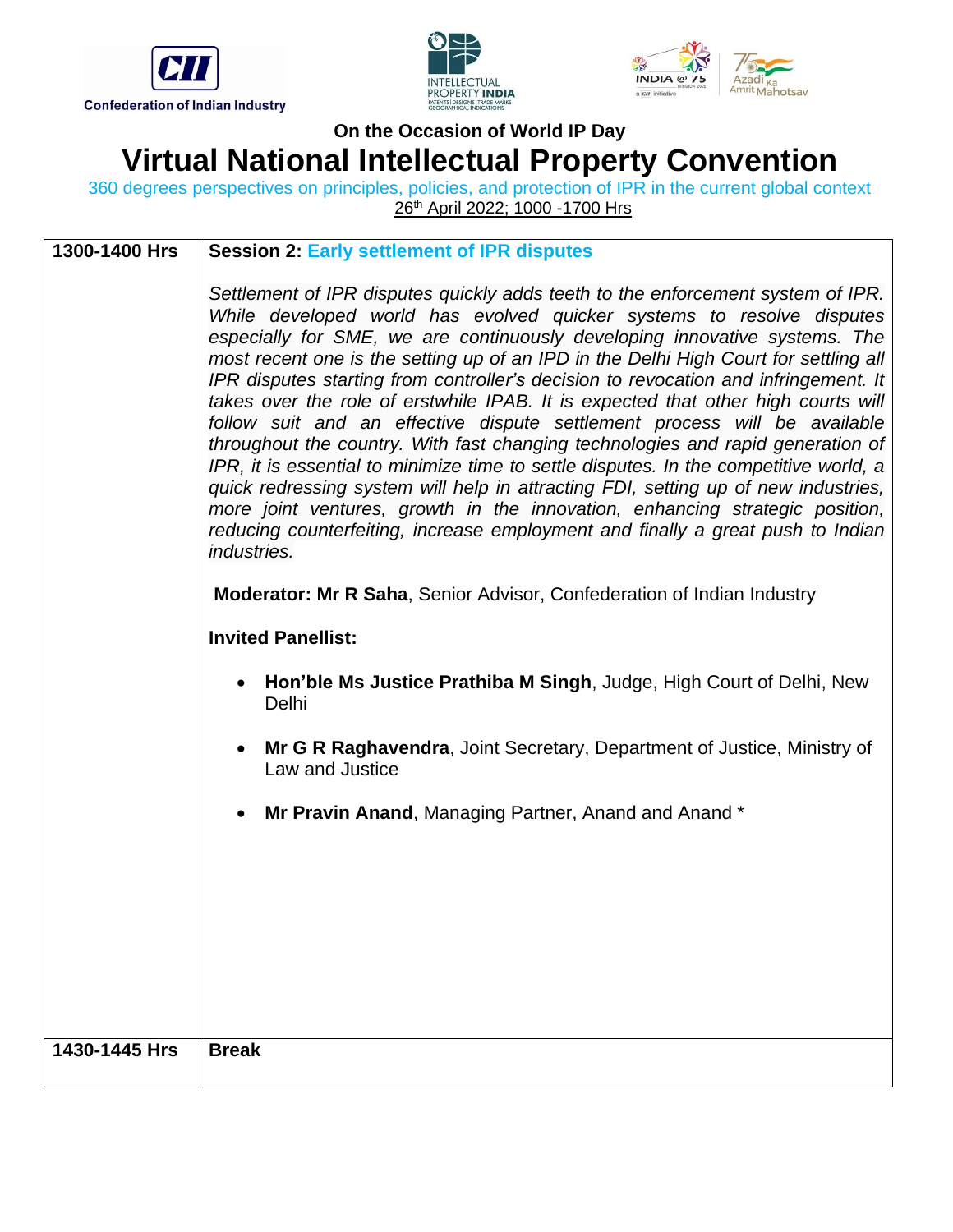





360 degrees perspectives on principles, policies, and protection of IPR in the current global context 26<sup>th</sup> April 2022; 1000 -1700 Hrs

| 1445-1545 Hrs | Session 3: IPR challenges in global supply chain management                                                                                                                                                                                                                                                                                                                                                                                                                                                                                                                                                                                                                                                                                                                                                                                                                                                                                                                                                                                                                                                                                                   |
|---------------|---------------------------------------------------------------------------------------------------------------------------------------------------------------------------------------------------------------------------------------------------------------------------------------------------------------------------------------------------------------------------------------------------------------------------------------------------------------------------------------------------------------------------------------------------------------------------------------------------------------------------------------------------------------------------------------------------------------------------------------------------------------------------------------------------------------------------------------------------------------------------------------------------------------------------------------------------------------------------------------------------------------------------------------------------------------------------------------------------------------------------------------------------------------|
|               | The term supply chain refers to network of organizations relied on by a producer<br>to obtain inputs and distributes outputs within a market. There are two<br>components upstream and downstream in the supply chain. It is a network<br>between a company and its suppliers. On the upstream side a company who<br>manufactures and produces the final product receives various inputs in terms<br>of materials, chemicals, components, semi-conductors, chips, software and<br>services. Such inputs may be protected by different forms of IPR such as patents,<br>designs, copyrights, protected IC lay-out design, trade secrets and know-how. In<br>the context of frontier technology, there is a need for many collaborations and co-<br>operations with many other entities. The network of supply chain is extensive and<br>complex. One of the concerns of many companies in developing countries is how<br>to track ownership of various suppliers to keep oneself away from any kind<br>infringement. It is also possible that a vendor is producing an item/component<br>based on someone else's IPR including that of the final manufacturer. |
|               | Moderator: Dr Shankar Venugopal, Vice President, Mahindra & Mahindra                                                                                                                                                                                                                                                                                                                                                                                                                                                                                                                                                                                                                                                                                                                                                                                                                                                                                                                                                                                                                                                                                          |
|               | <b>Invited Panellist:</b>                                                                                                                                                                                                                                                                                                                                                                                                                                                                                                                                                                                                                                                                                                                                                                                                                                                                                                                                                                                                                                                                                                                                     |
|               | Mr Munish Sudan, Innovation & IP Management, TATA Steel<br>$\bullet$                                                                                                                                                                                                                                                                                                                                                                                                                                                                                                                                                                                                                                                                                                                                                                                                                                                                                                                                                                                                                                                                                          |
|               | Mr Anubhav Jain, Global Brand Relations Manager, Amazon India                                                                                                                                                                                                                                                                                                                                                                                                                                                                                                                                                                                                                                                                                                                                                                                                                                                                                                                                                                                                                                                                                                 |
|               | Mr Saim Manto, Head of Brand Protection, SKF<br>$\bullet$                                                                                                                                                                                                                                                                                                                                                                                                                                                                                                                                                                                                                                                                                                                                                                                                                                                                                                                                                                                                                                                                                                     |
|               | Mr Pankaj Monga, Partner, Lall & Sethi<br>$\bullet$                                                                                                                                                                                                                                                                                                                                                                                                                                                                                                                                                                                                                                                                                                                                                                                                                                                                                                                                                                                                                                                                                                           |
|               | Mr Ramachandran Sundararajan, Principal Consultant, Infosys<br>Knowledge Institute                                                                                                                                                                                                                                                                                                                                                                                                                                                                                                                                                                                                                                                                                                                                                                                                                                                                                                                                                                                                                                                                            |
|               | Dr K Anand Kumar, Managing Director, Indian Immunologicals Limited *                                                                                                                                                                                                                                                                                                                                                                                                                                                                                                                                                                                                                                                                                                                                                                                                                                                                                                                                                                                                                                                                                          |
| 1545-1600 Hrs | <b>Break</b>                                                                                                                                                                                                                                                                                                                                                                                                                                                                                                                                                                                                                                                                                                                                                                                                                                                                                                                                                                                                                                                                                                                                                  |
|               |                                                                                                                                                                                                                                                                                                                                                                                                                                                                                                                                                                                                                                                                                                                                                                                                                                                                                                                                                                                                                                                                                                                                                               |